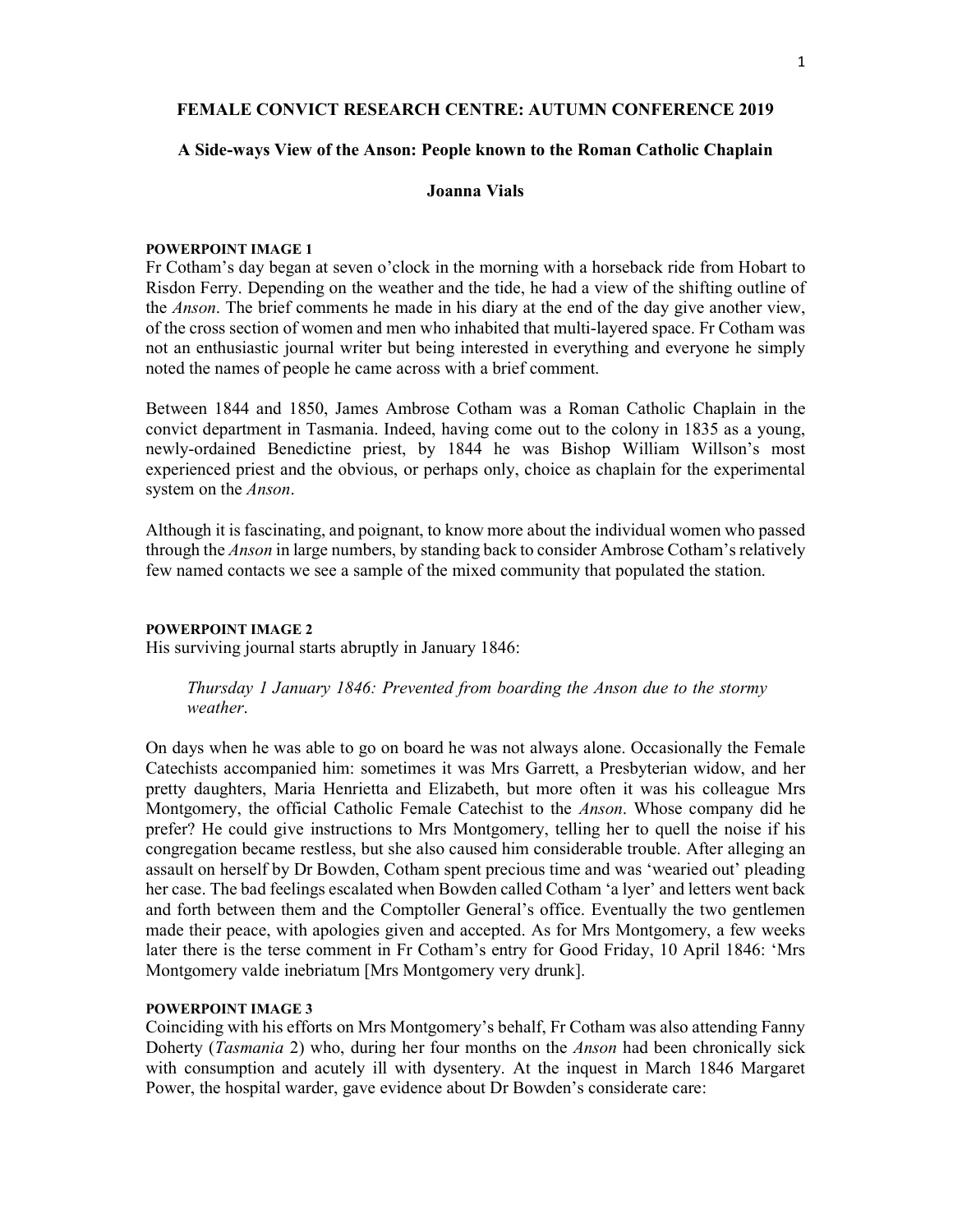'We are not restricted in any way in the Hospital here under the direction of the Doctor, the patients obtain all they wish.

This included spiritual comfort. On the day of Fanny's death Fr Cotham noted

'Heavy rain continued. Sick Call to Anson: omnia sacramentum to Fanny Doherty. T. & conver<sup>n</sup> with Captain Cotterell and Lady' [Tea and conversation]

Then it was onto the ferry again and the ride back into Hobart.

Captain Cotterell was Commandant of the Anson with married living quarters on board the ship. It is unlikely he or his wife ever met Fanny Doherty but in a real sense she was a neighbour of theirs and Fr Cotham would have spoken to them about her after attending her deathbed, his social call briefly linking them all together.

Fr Cotham often complained about the wet and stormy weather he had to ride through, but at least he could put a physical and psychological distance between his personal life and his prison work. The civilian families on board had to negotiate the boundaries as best they could. The Anglican chaplain, the Revd George Giles, had sailed from England on the *Woodbridge* with his wife and two daughters; when their 10-year-old daughter Anna Martha died on the *Anson* a year later her parents must have wondered if bringing her on board had cost them all too dearly.

Dr Bowden's daughter Amelia was fourteen when she accompanied her father and stepmother. Her health was sound but she may have been irked by her parents' high moral tone and the lack of opportunities for a normal young girl's amusements. She took the chance to elope with William Carter when she was eighteen, and no doubt caused embarrassment to her stepmother when rumours, nods and winks circulated among the Anson community. After all, this was not the type of training for marriage the Bowdens advocated. Later in the same year, 1847, Dr Bowden died.

Clearly, the Anson's closed environment, with the objective of preparing the transported women for domestic duties and married life, could play havoc with the family life of the members of staff.

However, for some it did lay the groundwork for advancement. Phillipa Bowden took with her a core of loyal employees from Hanwell Asylum in London, some as married couples and others as single women. Two extra emigrants who attached themselves to the party were Matthew and Catherine Holdich, already in their mid-sixties and not colonial employees, but unwilling to be left behind when their three daughters sailed on the Woodbridge. At the end of their service on the Anson the three Holdich sisters – Martha, Susannah, and Jane – married and left government service, with useful pensions.

Susannah Holdich and her new husband Robert Harcourt moved to Victoria and opened the Hanbury Retreat House for the Insane on the strength of Susannah's experience as Phillipa Bowden's Assistant Superintendent. Robert, formerly in the fancy, furnishing, and heavy ironmongery trade, was now Proprietor and Superintendent of his own establishment, and not abashed to advertise himself as 'a gentleman well known in England for his experience in the treatment of mental and nervous diseases'.<sup>i</sup> His wife was prudently installed as Matron. The private asylum for upper and middle class patients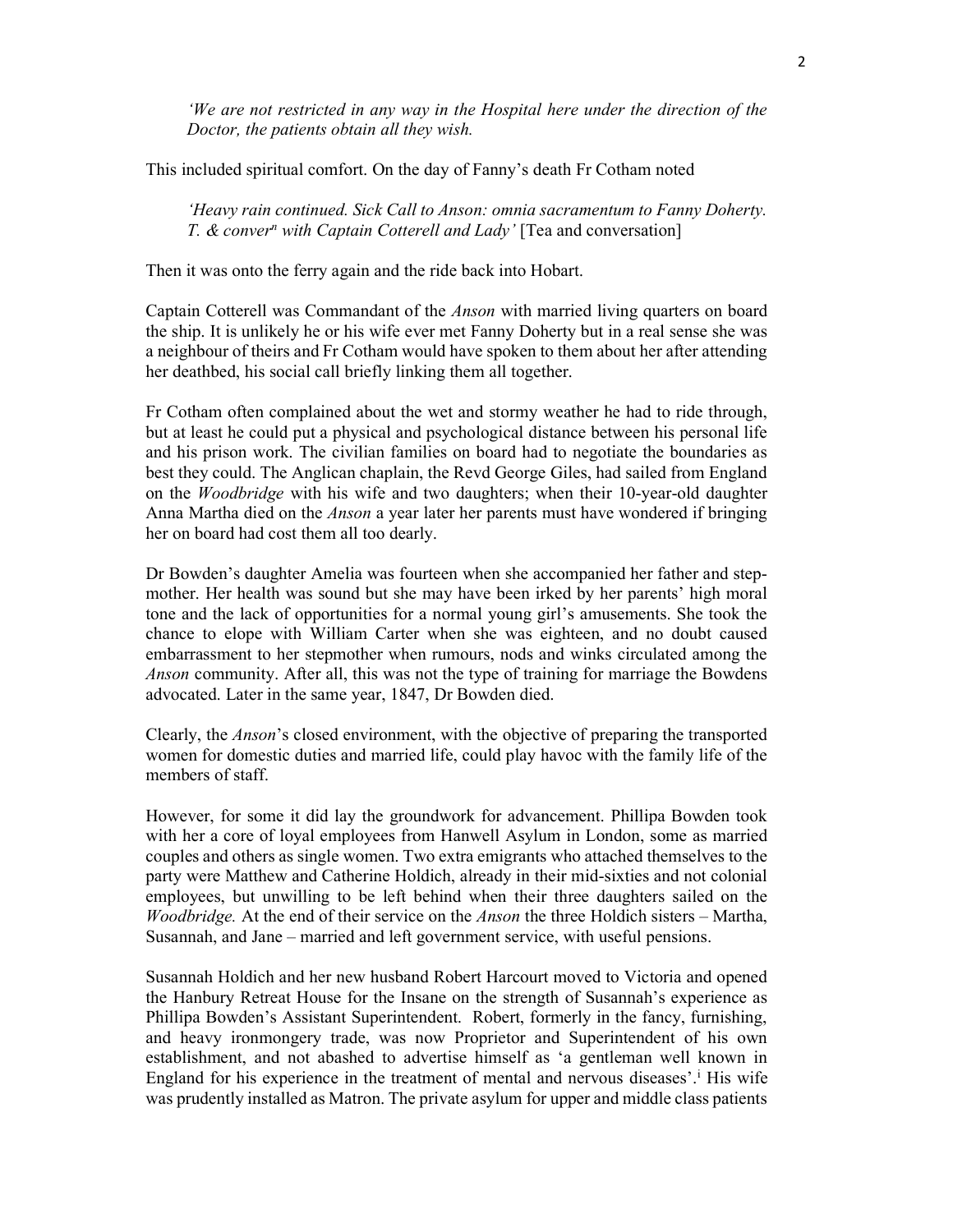was based on the Hanwell system where the Bowdens had gained their professional expertise:

Mr. Harcourt's object will be to keep patients under no more restraint than is absolutely needed, and to have them so managed that all appearance of surveillance is so far as possible dispensed with … Music, gardening, and such light amusements as tend to divert the mind from gloomy fancies will be provided for the inmates, and, in fact, they will be treated as visitors to a private house – all the obnoxious forms which tend to impress them with a sense of being inmates of an asylum will be done away with.<sup>ii</sup>

The asylum did not prosper and Robert wisely returned to England and his family's brass foundry business. But their efforts at least suggest that Susannah had not become hardened by her time on the *Anson* and she had imbibed from Mrs Bowden her belief that it was possible, and profitable, to operate a humane regime for inmates, whether criminal or mentally unwell.

A vital part of the Anson regime was the provision of meaningful work for the women, but it was not easy to find sufficient to keep them occupied. Fr Cotham added his small mite to the laundry, taking (and paying for) his personal linen to be washed on board: two shillings for a dozen pieces of laundry, a halfpenny for a collar. On 7 April 1846 he took six collars for washing; on 23 May he had twice as many pieces of laundry and twenty-six collars. He was not too proud to organise a personal delivery service for his clerical companions in Hobart if it benefitted the Anson women.

The journal does not tell us how well, or otherwise, Cotham and the Bowdens interacted on a daily basis. But there is snippet that suggests bending of the rules was possible.

On Sunday 28 June 1846, Fr Cotham noted that he 'Took Alice Burgess daughter on board the Anson'. In all likelihood Alice was the daughter of Esther Burgess, who, with her eldest daughter Mary, was one of five Carlow women transported for seven years on the Tasmania (2) for stealing potatoes. Alice, perhaps not thriving at the Orphan School, might have been taken to the station for her own benefit. Or a visit might have been intended as an incentive to her mother. In any case, it was a kind, and surprising, act for a clergyman to do on a busy Sunday.

Fr Cotham was an integral part of the institution despite being non-resident (probably to his great relief) and overburdened with other duties, much to his annoyance. His strongest ally was the Catholic bishop of Hobart, William Willson, whose arrival in 1844 coincided with that of the *Anson*. Willson was clear that

the female part of the convicts … certainly claim our strongest sympathies… Here was a task of difficulty to perform, to fit them, in a moderate time, to be good members of society, for many of them, as you may suppose, had been very, very unfortunate.<sup>iii</sup>

The colonial government had never been fully committed to a female penal station managed along enlightened principles. The temporary floating reformatory became permanent until Comptroller General James Hampton decided on its removal altogether while Philippa Bowden took leave of absence in England following the death of her husband.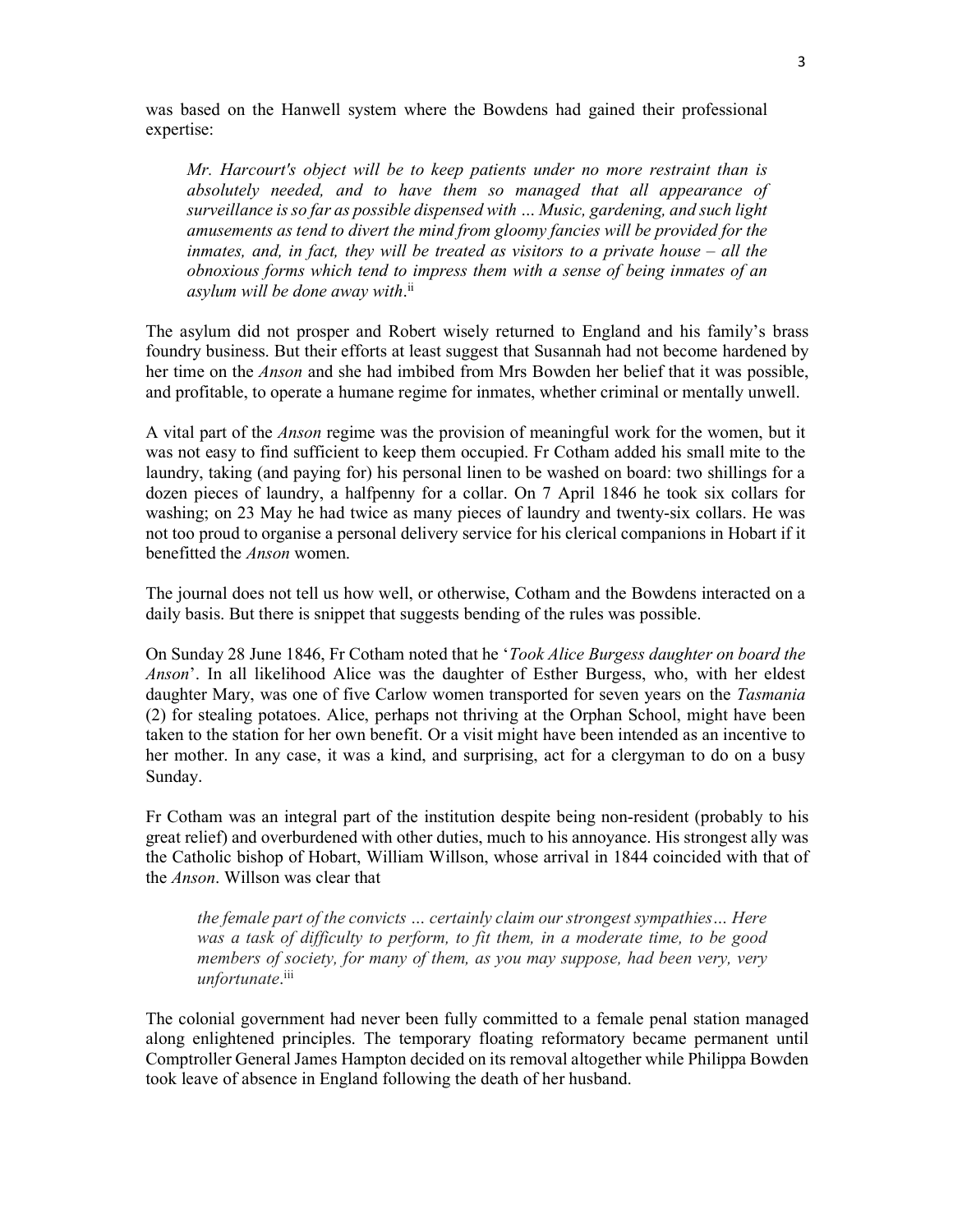The official ambivalence towards her method of moral reformation and rehabilitation, as opposed to mere punishment, was bitterly criticised by Mrs Bowden from England:

Whatever good has been effected by the institution of the Anson, there is no doubt much more might have been accomplished but for the general apathy and indifference which hung around me like a shroud; everyone can appreciate the distinction between official formality and cordial help, and I have felt such bitterly.<sup>iv</sup>

But there seemed to be no possibility of a replacement institution, given the increasing momentum against transportation.

In his final report to Hampton in February 1849 Fr Cotham repeated a request that he should be relieved of his duties at the Male Hospital and Brickfields Hiring Depot 'that in order to do justice to those two very important establishments [the *Anson* and the Orphan School], my attention should be devoted exclusively to them'. He might have known that his remarks would be considered just the sort of maudlin sentimentality Hampton despised in the prison system, but he made them anyway.

He noted, too, the 'peculiarly depressive' effect of the repetitive nature of his convict chaplaincy work: the teaching and exhortation had to be started from scratch with each new batch of arrivals or repeated with reoffenders. Even a man of his ebullient spirits found it difficult to stay hopeful within the confines of the penal institutions.

Ambrose Cotham was blessed from childhood with an enquiring temperament, a strong constitution and an eagerness for activity. However, after leaving home, and his mother and sister, at the age of 11 or 12, his companions had been almost exclusively male in boarding schools, monastery and presbytery. This trained him in his role as priest, but the emotional sensitivity he showed as chaplain to women and orphans was surely developed outside this masculine environment.

His younger brother, Lawrence, had arrived in Tasmania a few months before him and had married Sarah Cassidy, daughter of John and Ellen Cassidy of Woodburn, Richmond. Fr Cotham – Uncle James – was a regular visitor to both homes and knew the Cotham children, Larry, Bella, Ellin and the others, well. When he spoke of the role of the Anson women as 'exerting no inconsiderable influence … over the future of this rising colony' he was speaking from close observation and experience of warm family relationships.

After returning to England in 1851, Fr Cotham's contact with women was more formalised but his respect for their capabilities, and his simple pleasure in their company, owed much to the intense experience on board the Anson. In an address to his whole congregation in 1853 he made his views abundantly clear:

I am aware that ladies form part of our congregation as well as gentlemen… Indeed I may say that the Ladies form the most zealous portion, the corner stone, of our congregation. At the call of Religion and of Charity they are always the first and most zealous.

## POWERPOINT IMAGE 4